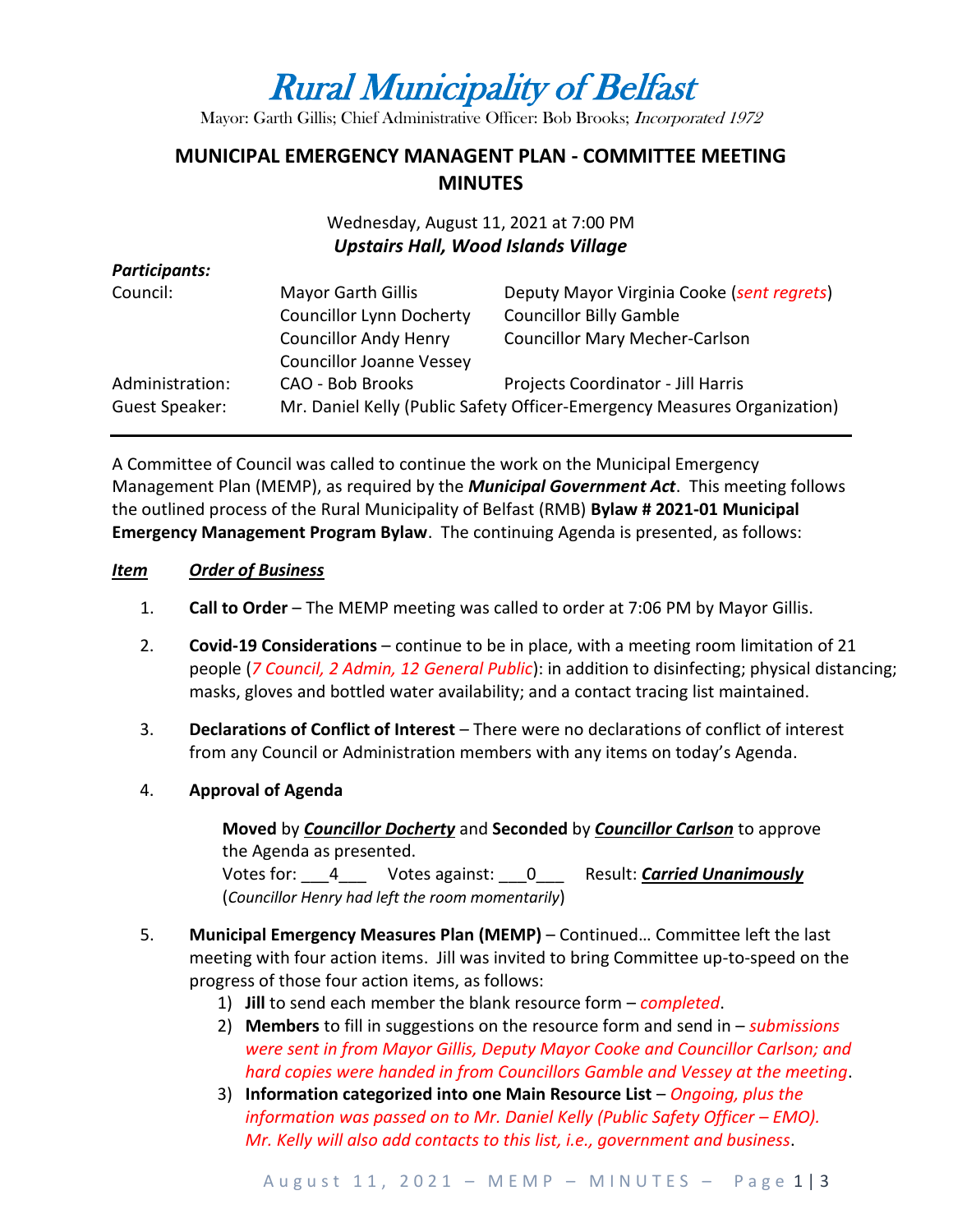- 4) **Update the Draft Plan Template**  *Jill has provided the information we have to-date to Mr. Kelly, and has met with Mr. Kelly on two occasions to discuss the Plan Progression and his role with the RMB MEMP*.
- 6. **Introduction and consultation with Mr. Daniel Kelly** (Public Safety Officer EMO). Jill introduced Mr. Kelly, his role at EMO, and the role he would play in the development of the draft plan, and the eventual passing of the RMB MEMP.

Mr. Dan Kelly introduced himself and talked about his work on Emergency Management Plans in other municipalities in PEI. He noted that we had much of the pieces already that would go into the development of the RMB Plan, and that many municipalities were at the same point in their process (some, not so far along). He also reiterated the Province's deadline for an adopted Plan by December 2021.

- Mr. Kelly, Jill and Bob reviewed the progress to-date;
- It was confirmed that the Memorandum of Understand (MOUs), for the use of unowned municipal facilities (with whomever owns the building) during an emergency (like a Warming Center), should be attached/included within the Plan;
- That once the RMB Plan is in place (or sooner if Council wishes), Mr. Kelly could arrange for the various training courses (either on site or in Charlottetown); and
- Mr. Kelly would also work with Council on the Hazard Risk Assessment.

In further discussion, Mr. Kelly suggested that we may want to reconsider the CAO as the Emergency Operations Centre (EOC) Manager, as the CAO would typically handle the Finance and Administration Role (which the CAO is already assigned to), and that position is generally very, very busy on its own. *Council can discuss that suggestion at the next MEMP meeting, once they've had a chance to look at the draft RMB Plan*.

Mr. Kelly then brought up the **Incident Command System** (ICS), a system that would synthesize all the assigned roles into a smaller command/reporting structure. i.e.:

| [Mayor and Council] |  |  |  |                                                                                |  |  |
|---------------------|--|--|--|--------------------------------------------------------------------------------|--|--|
|                     |  |  |  |                                                                                |  |  |
|                     |  |  |  | [EOC Manager] ----- [Communications]                                           |  |  |
|                     |  |  |  | [Operations] ----- [Planning] ----- [Logistics] ----- [Finance/Administration] |  |  |
|                     |  |  |  |                                                                                |  |  |
|                     |  |  |  |                                                                                |  |  |
|                     |  |  |  |                                                                                |  |  |
|                     |  |  |  |                                                                                |  |  |

Mr. Kelly liked the idea that the Municipality would try to have two different Warming Centers identified (the Belfast Rec Center as the main, with Wood Islands as the alternate, depending on where the emergency is).